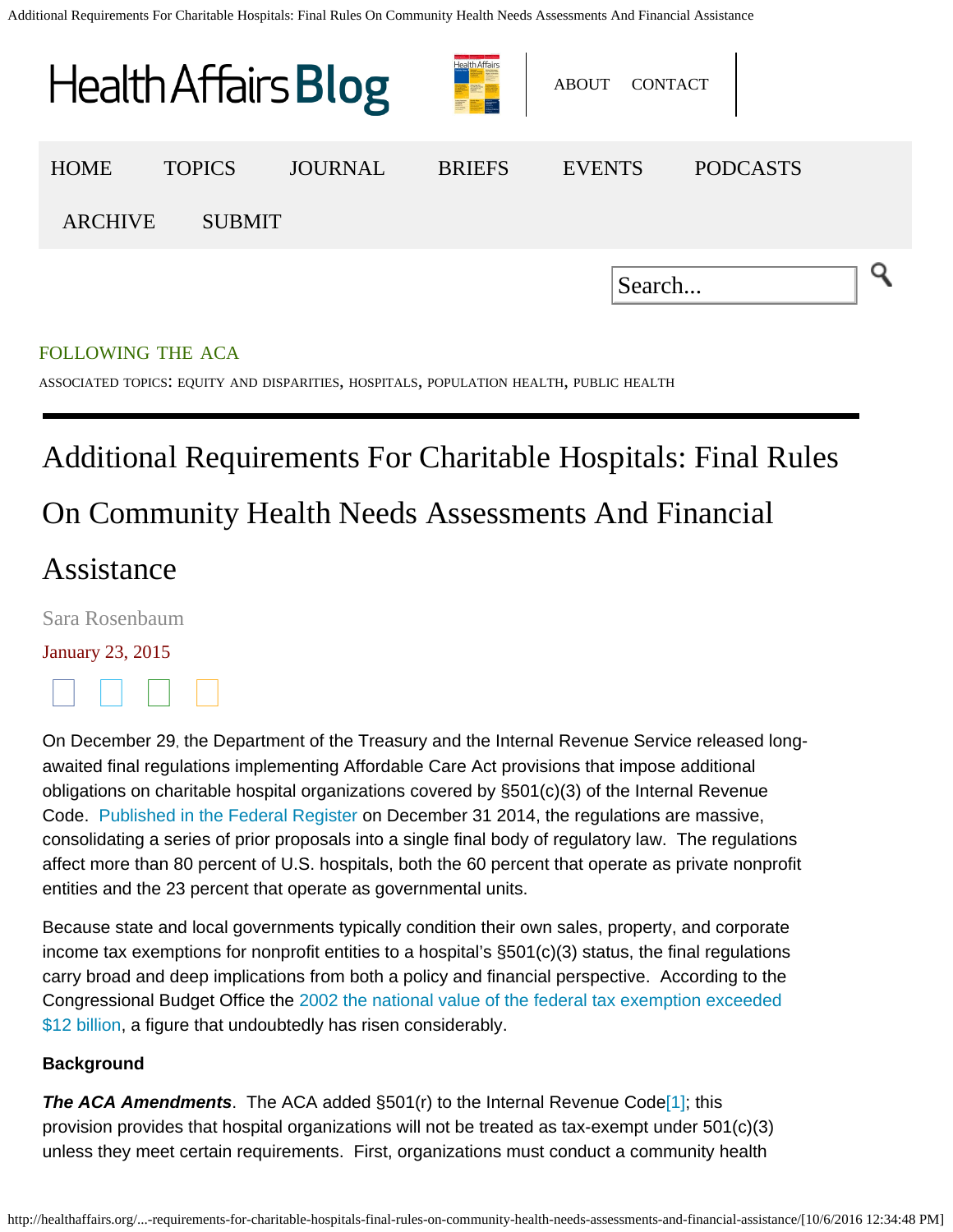needs assessment (CHNA) at least once every 3 years and must adopt an implementation strategy (updated annually) to address community health needs identified in the CHNA. Second, organizations must establish a written financial assistance policy (FAP) and a written policy governing emergency medical care.

Third, in the case of emergency medical care and other medically necessary care, organizations are barred from charging persons eligible for financial assistance more than amounts generally billed to insured patients. Finally, hospital organizations must make reasonable efforts to determine whether patients are eligible for financial assistance before engaging in extraordinary collection efforts.

Each of these requirements is applicable to each facility operated by a hospital organization, and organizations must satisfy each requirement before claiming tax-exempt status for each hospital facility they operate.

With the exception of the CHNA provisions, the ACA requirements apply to taxable years beginning after March 23, 2010. The CHNA assessment and implementation strategy requirements became effective for taxable years beginning after March 23, 2012. Hospitals that fail to meet the CHNA requirement must pay a \$50,000 excise tax (§4959 of the Internal Revenue Code). Hospitals must also comply with additional reporting requirements (§6033 of the Internal Revenue Code) and must file a copy of their audited financial statements with their annual information returns (Form 990).

The IRS has amended Schedule H, which accompanies Form 990, to include extensive facilityspecific information regarding §501(r) compliance. (Schedule H also requires a hospital organizations to provide organization-specific information about its community benefit expenditures as a charitable organization under 501(c)(3)).

*Evolution of Implementation*. The final regulations come nearly 5 years after enactment of the ACA, the culmination of an implementation process that began in the summer of 2010 and rolled out over the intervening years through a series of proposed regulations and sub-regulatory

<span id="page-1-0"></span>quidance.<sup>[\[2\]](#page-10-1)</sup> [Proposed rules implementing provisions related to financial assistance, limitations on](http://www.gpo.gov/fdsys/pkg/FR-2012-06-26/pdf/2012-15537.pdf) [charges, and billing and collection practices](http://www.gpo.gov/fdsys/pkg/FR-2012-06-26/pdf/2012-15537.pdf) were published on June 26 2012. [Proposed rules](http://www.gpo.gov/fdsys/pkg/FR-2013-04-05/pdf/2013-07951.pdf) [implementing the CHNA provisions](http://www.gpo.gov/fdsys/pkg/FR-2013-04-05/pdf/2013-07951.pdf) were published on April 5 2013.

The proposed rule was preceded by [IRS Notice 2011-52](http://www.irs.gov/pub/irs-drop/n-11-52.pdf), which offered early guidance on the CHNA process. [Regulations implementing the excise tax and reporting requirements](http://www.gpo.gov/fdsys/pkg/FR-2013-08-15/pdf/2013-19930.pdf) were published as a final and temporary rule on August 15, 2013. In January 2014, the agencies released Notice 2014-3, which set forth the [procedures the agencies would require hospitals to use](http://www.irs.gov/pub/irs-drop/n-14-03.pdf) [in correcting and disclosing failures to satisfy 501\(r\) requirements](http://www.irs.gov/pub/irs-drop/n-14-03.pdf).

This long, unwinding regulatory process is not dissimilar to the ACA amendments themselves, which were the product of years of policy deliberations triggered by ongoing news stories detailing serious abuses by nonprofit hospitals. A series of Congressional hearings conducted by Republican and Democratic Members of Congress alike focused on excessive charges, the absence of financial assistance, and the use of exceptionally harsh billing and collections practices; these practices included stationing debt collectors in emergency departments, withholding treatment from people with outstanding bills for prior care, and imposing wage garnishment and liens.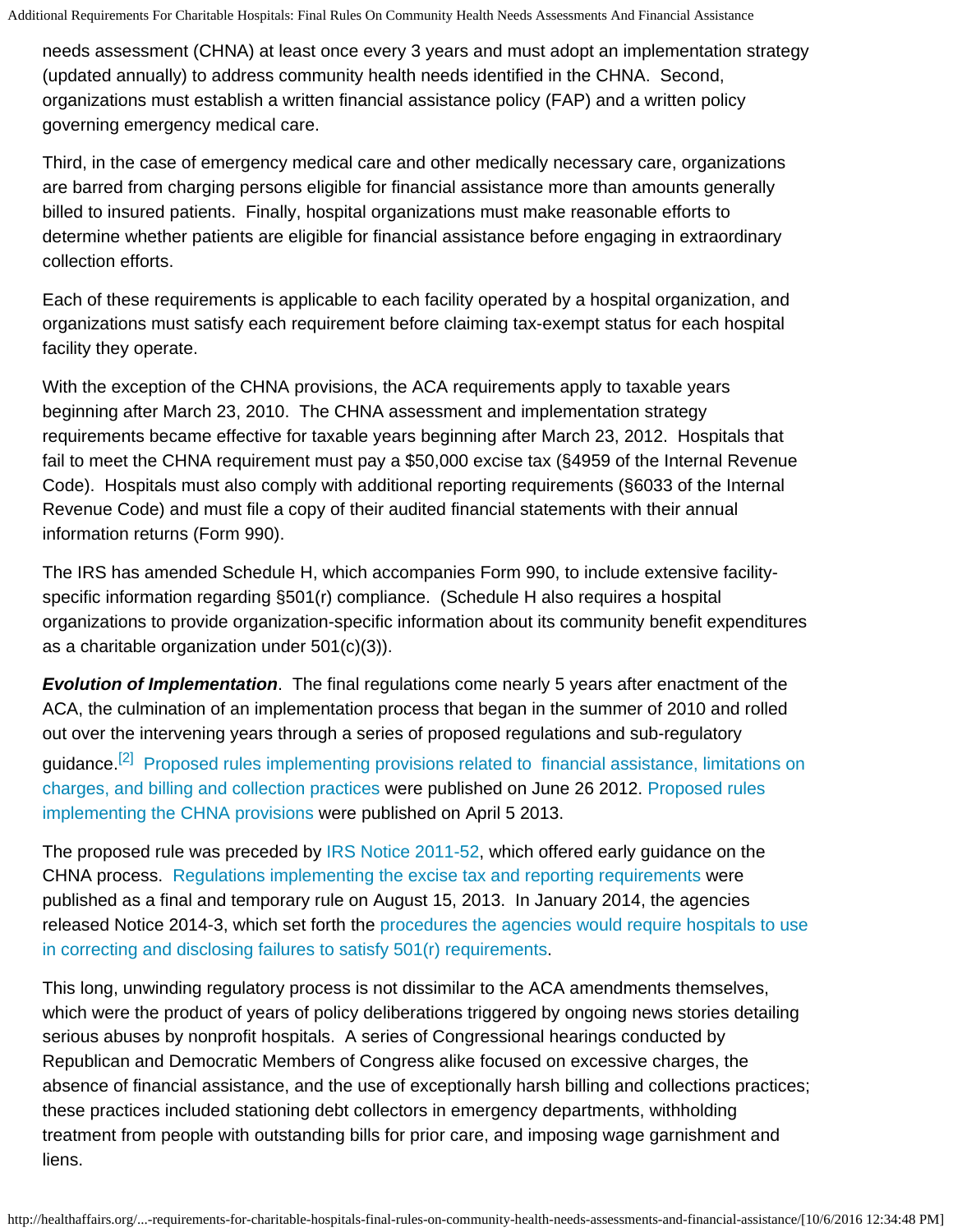The failure by nonprofit hospitals to invest in community health was also a focus of concern. (A landmark 2013 *New England Journal of Medicine* [study of hospitals' community benefit](http://www.nejm.org/doi/pdf/10.1056/NEJMsa1210239) [expenditures](http://www.nejm.org/doi/pdf/10.1056/NEJMsa1210239) during the 2009 tax year would later report that although hospitals on average spent about 7.5 percent of their operating revenues on community benefit activities, less than 0.5 percent of hospital expenditures were allocated to community health improvement activities for which there is no expectation of payment).

The implementation of the ACA amendments also comes at a transformational moment for U.S. hospitals; they are increasingly being held to high efficiency operational standards, but also, through organizational advances such as accountable care organizations, are expected to bring a greater focus to population health in the communities they serve. Implementation thus arrives at an important moment in U.S. health policy, when health care access for historically excluded populations and improvements in population health both are receiving a high level of focus.

### **Major Provisions of the Final Rule**

A consolidation of multiple previous rulemaking efforts, the final rule is lengthy and complex, addressing the full range of issues contained in the amendments themselves. This approach underscores the important relationships between community health planning and service to disadvantaged populations. Because these expanded obligations address the scope and nature of hospitals' community benefit obligations under 501(c)(3), it is likely that over time, these expanded obligations will begin to influence how hospitals invest in their communities, particularly in the areas of financial assistance for medically indigent population and community health improvement.

*Scope of the rules: government hospitals, private hospitals, and accountable care organizations*. The regulations apply to licensed hospital facilities, meaning that compliance is facility-specific rather than organization-wide. Hospital organizations that operate multiple facilities thus effectively are held to a facility-specific compliance standard.

The rules apply to government hospital organizations, which had sought an exemption from the requirements; they argued that their safety net status and inherent public accountability should be deemed to satisfy 501(r)'s CHNA and financial assistance requirements, as well as its curbs on excessive charges and billing and collection practices. In applying the rule to governmental hospitals, the agencies note that the ACA contains no exemptions for public hospitals and indicate that such hospitals are free to voluntarily terminate their 501(c)(3) recognition should they not wish to comply with  $501(r)$ . [\[3\]](#page-10-2)

<span id="page-2-0"></span>However, because IRS policy exempts government hospitals from having to file a Form 990, the information that private hospitals must include in Form 990 and its appendices (e.g., community benefit, community health planning, and financial assistance information included on Schedule H, attached to the 990 form; and the annual implementation strategies flowing from the CHNA process) do not apply. But the agencies clarify that, like private hospitals, government hospitals must make both their CHNA reports and their financial assistance policies widely available on a Web site.<sup>[4]</sup> (Presumably state or local laws governing access to public information would allow individuals to seek and obtain public hospitals' implementation strategies in cases in which they are not made available).

<span id="page-2-1"></span>The final rules also address the question of how hospitals and hospital organizations that are part of Accountable Care Organizations (ACOs) are expected to comply with 501(r). The agencies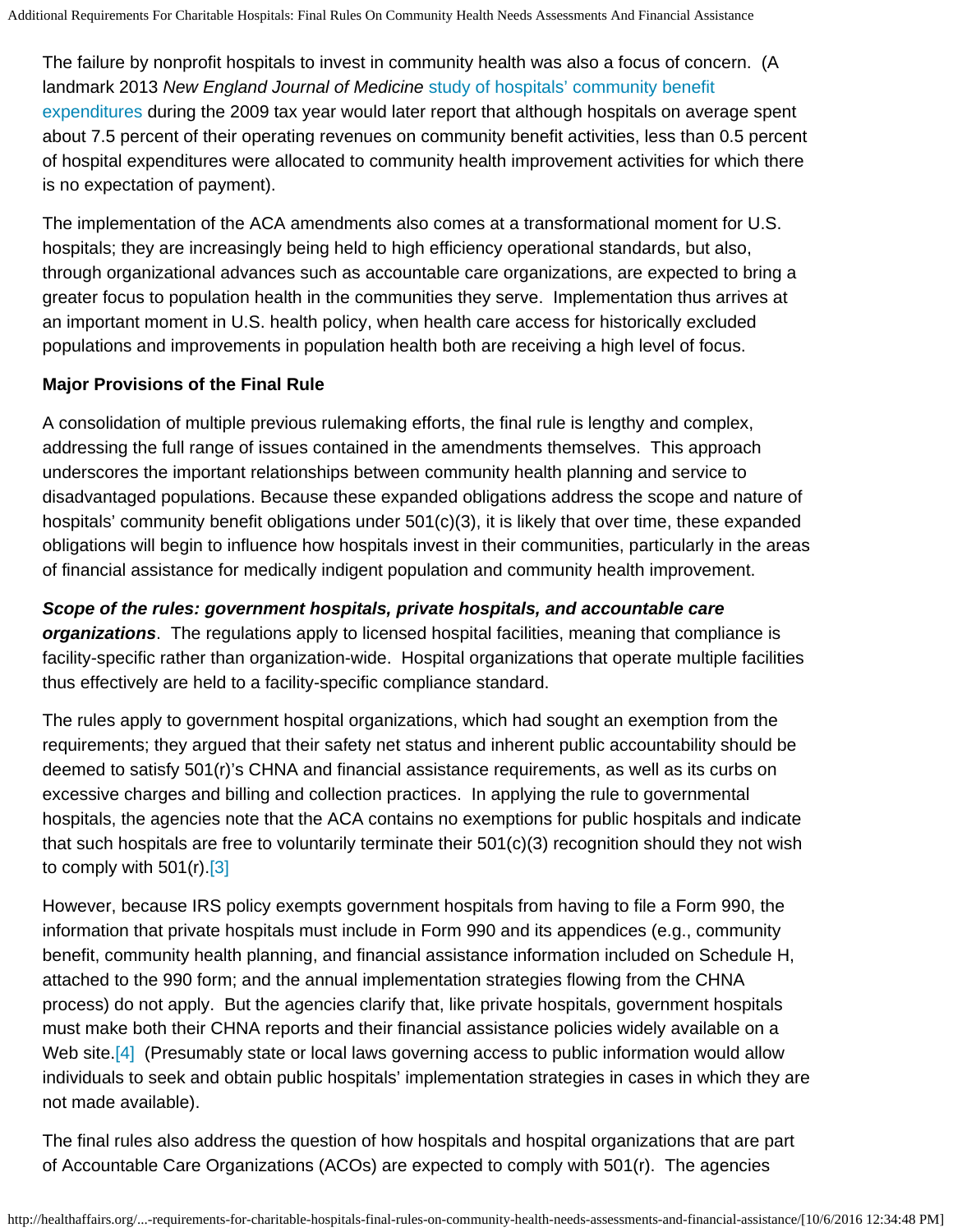indicate that they will permit multiple hospital facilities involved in a single ACO to engage in joint CHNA activities and to develop a joint financial assistance policy, but will require that each facility separately adopt the policy as the policy of the facility so as not to evade the law's facility-specific requirements[.\[5\]](#page-10-4) (As discussed below, the final rule also permits (and encourages) multi-facility development of CHNA reports and joint implementation strategies).

<span id="page-3-0"></span>The agencies also clarify that hospital-owned entities such as physician practices that are considered to be part of the hospital organization and not separate taxable entities are covered by both the CHNA and financial assistance obligations. This means that medical practices operated by the facility or organization itself would be considered part of the services provided by the hospital organization or the facility.

*Enforcement of failures to satisfy 501(r) – actionable failures versus minor errors and omissions.* The final regulation focuses considerable attention on enforcement, as one might expect given the potential seriousness of compliance failures — namely, revocation of tax-exempt status<sup>[6]</sup> as well as corporate income tax exposure on the part of individual noncompliant hospital facilities[.\[7\]](#page-11-0)

<span id="page-3-2"></span><span id="page-3-1"></span>In the case of compliance failures determined to be neither "willful" nor "egregious" (i.e., grossly negligent failures evidencing reckless disregard or willfully negligent conduct — a finding that the IRS will base on all facts and circumstances), hospitals will be given the chance to cure the failure through correction and disclosure procedures established in agency policy instructions. In determining whether a failure is sufficiently egregious or willful to merit the toughest penalties, the agencies will use a ten-factor "facts and circumstances" test. Factors to be considered include the nature and scope of the failure; any record of prior failures; whether there were multi-facility failures in the case of hospital organizations operating multiple facilities; the underlying reasons for the failure; whether the hospital had a compliance plan in place at the time of the failure that was being routinely followed; whether the hospital promptly corrected and disclosed its failure, and whether it did so prior to discovery by the IRS[.\[8\]](#page-11-1)

<span id="page-3-4"></span><span id="page-3-3"></span>Following the proposed rule, the final rule also adopts a strategy that effectively encourages hospital organizations to be proactive with respect to facility-specific compliance with each 501(r) requirement, since violation of any of the requirements constitutes grounds for revocation of 501(c) (3) status. To encourage compliant behavior, the final rule also maintains a "minor omissions and errors" standard that places value on "practices and procedures in place that are reasonably designed to facilitate overall compliance."[\[9\]](#page-11-2) Under this standard, failures that are considered by the agencies to be "minor omissions and errors" will not be considered the type of failure that can lead to a loss of 501(c)(3) status if the hospital (i) can demonstrate that the omission or error was "minor and either inadvertent or due to reasonable cause," and (ii) corrects the omission or error "as promptly after discovery as is reasonable given the nature of the omission or error.["\[10\]](#page-11-3)

<span id="page-3-8"></span><span id="page-3-7"></span><span id="page-3-6"></span><span id="page-3-5"></span>Multiple minor omissions are tolerable if minor "in the aggregate;" evidence of repeated failures on the same requirement will cut against the notion that the failure was inadvertent.[\[11\]](#page-11-4) An error that is "due to reasonable cause" is one that effectively happens despite the fact that "the hospital facility has established practices or procedures (formal or informal) reasonably designed to promote and facilitate overall compliance with §501(r) prior to" an omission or failure going to 501(r) compliance.<sup>[12]</sup> The correction and disclosure requirements that apply to failures generally under the final rules<sup>[13]</sup> do not apply to minor omissions and errors. At the same time, however,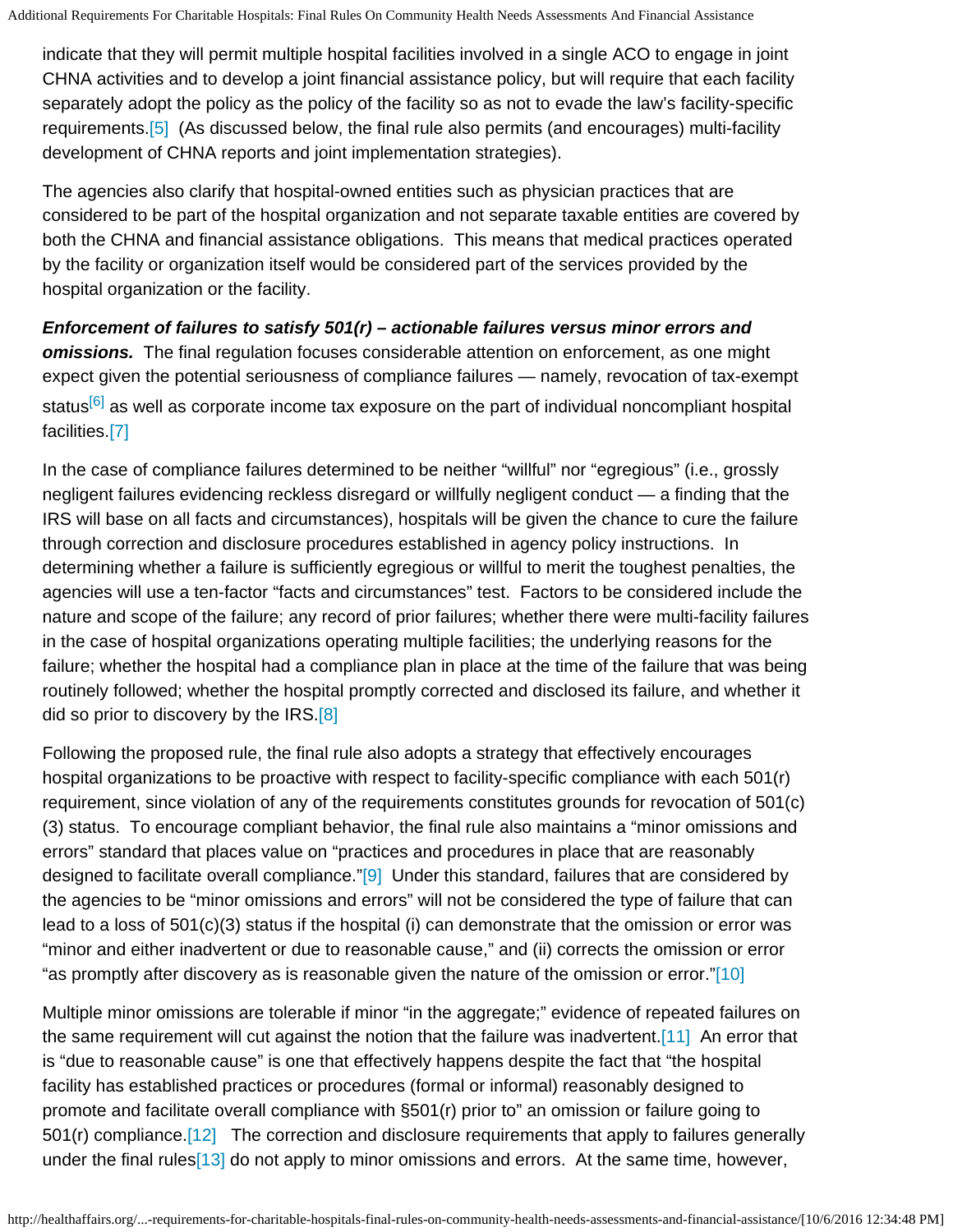the agencies decline to give guidance on which failures are considered "minor and either "inadvertent" or "due to reasonable cause"; this discourages hospitals from classifying all but the most minor infractions as minor omissions and errors, since under the rules, prompt disclosure, correction and reporting are key to a revocation determination.

*Community Health Needs Assessments (CHNAs)*. In general, the final rules follow the proposed approach to the development of a CHNA, the issuance of a CHNA report, and the adoption of the implementation strategy explaining how a hospital facility proposes to meet significant health needs disclosed through the CHNA process. Several aspects of the final rule are noteworthy, however.

*Health – not just health care – needs.* The final rule makes clear that a CHNA can assess not only significant unmet need for health care, but also significant *health needs* arising from social conditions such as inadequate access to proper nutrition and housing and "the mitigation of social, environmental, and behavioral factors that influence health, or emergency preparedness." In response to extensive public health comments, the final rules thus embrace an approach to the CHNA process that prioritizes "not only the need to address financial and other barriers to care but also the need to prevent illness, to ensure adequate nutrition, or to address social, behavioral, and environmental factors that influence health in the community.["\[14\]](#page-11-7) This strong signal that the CHNA process is about community health — not simply access to health care — is reinforced by IRS efforts in recent years to clarify that community benefit spending can encompass not only subsidized access to health care but also investments in community health improvement and community building that is linked to community health[.\[15\]](#page-11-8)

<span id="page-4-2"></span><span id="page-4-1"></span><span id="page-4-0"></span>*Joint CHNA reports and implementation strategies.* The final rules clarify that joint planning activities are not only permissible but encouraged, as long as a joint CHNA report complies with all applicable CHNA development and reporting requirements on a facility-specific basis.[\[16\]](#page-11-9) The rule also permits joint implementation strategies[,\[17\]](#page-11-10) to be updated annually, that spell out which prioritized health needs will and will not be addressed during the triennial CHNA cycle.

<span id="page-4-3"></span>Two types of joint activities are envisioned: multi-facility collaborations; and collaborations between hospital facilities and public health agencies. In both cases, the key is the commonality of the

<span id="page-4-4"></span>community and adoption of the planning report by the hospital.<sup>[\[18\]](#page-11-11)</sup> In other words, hospitals (or a hospital and a health agency) that share a common community can collaborate on a "joint CHNA report." Hospitals engaged in multi-facility joint planning can include supplementary information that enables individual hospital collaborators to also focus on "localized needs" specific to their community[.\[19\]](#page-11-12)

<span id="page-4-6"></span><span id="page-4-5"></span>In using a "joint CHNA report" approach, hospitals continue to be required to have their "authorized body" (i.e., the hospital board) adopt the report as that of the hospital facility. Furthermore, a joint report must comply with all CHNA procedures: a description of the community served; a description of the process and methods used to conduct the CHNA; a description of how the hospital(s) solicited and took into account input from persons who represent the broad interests of the community served; a prioritized description of "significant" health needs, along with a description of the criteria used to identify and prioritize significant needs, a description of resources available to meet these needs; and an evaluation of the impact of actions taken since the "immediately preceding CHNA" to address significant needs identified in the prior CHNA[.\[20\]](#page-11-13)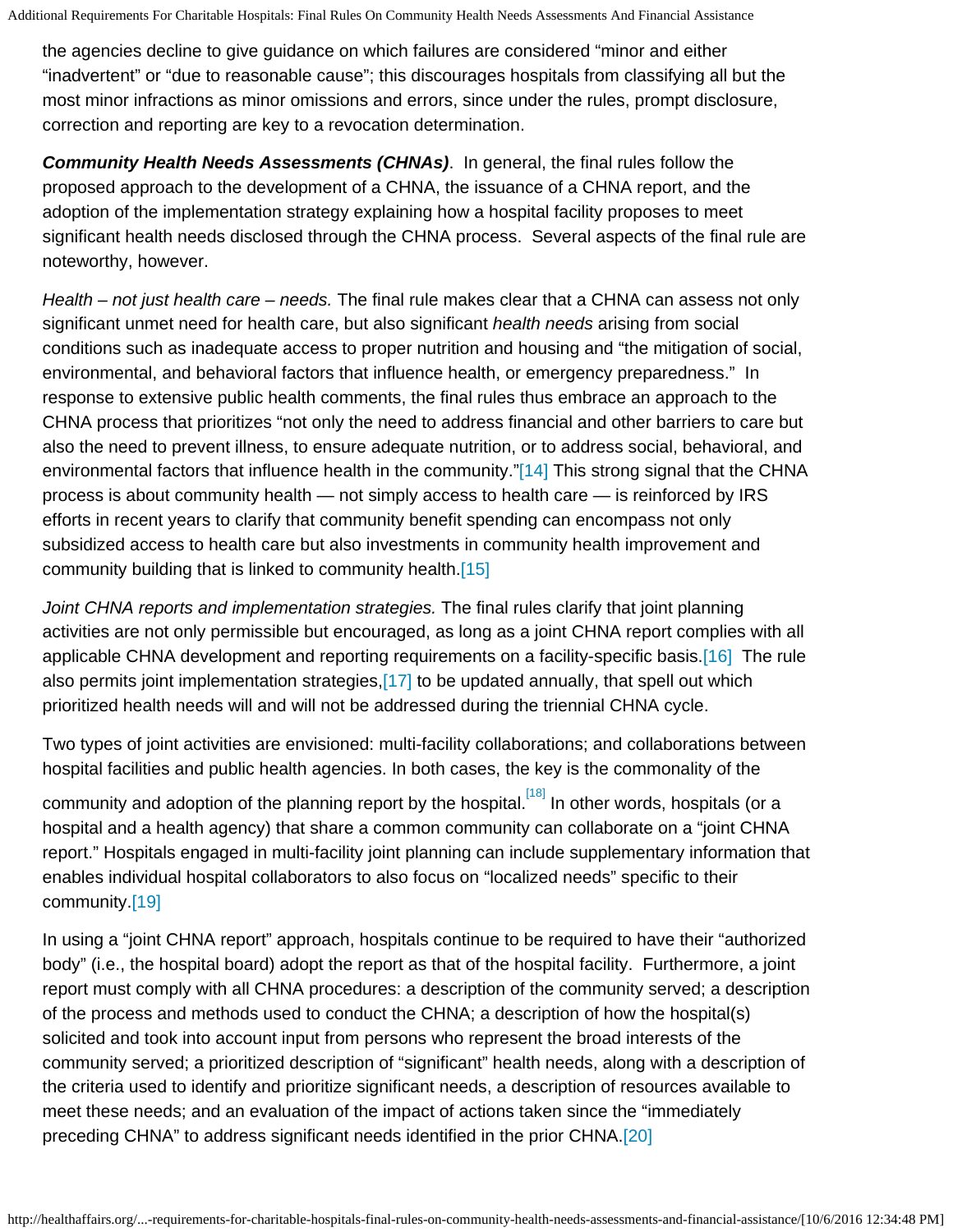<span id="page-5-0"></span>*Governmental public health involvement.* Input from governmental public health departments is a requirement of the CHNA process.<sup>[21]</sup> But in consulting with governmental health agencies, the agencies continue, as they did in the proposed rule, to give hospitals flexibility to "select the jurisdictional level (local, state, tribal or regional) of the public health department that is most appropriate for its CHNA.["\[22\]](#page-11-15) The agencies also clarify that hospitals cannot bypass governmental public health by hiring their own public health consultants[.\[23\]](#page-11-16)

<span id="page-5-2"></span><span id="page-5-1"></span>*Defining the community.* Perhaps the most vital element of the CHNA requirement is how hospitals define the community they serve. The final rules, like the proposed rules, underscore that the key issue is the community that *needs the care of the hospital,* not simply current patients. The agencies permit hospitals to take "facts and circumstances' into account in defining the communities they serve. (In some states of course, state and local laws might define certain hospital communities served).

<span id="page-5-3"></span>In response to commenters who raised concerns that hospitals would define their patient populations and geographic areas in ways that avoided people in their own service areas, the agencies clarify in the final rule that in defining community, a hospital is to take a number of factors into account: geographic area served; target populations; and principal hospital functions[.\[24\]](#page-11-17) But the rule also reiterates that a hospital may not define its community to exclude medically underserved low income or minority populations "who live in the geographic areas from which the hospital facility draws its patients (unless such populations are not part of the hospital facility's target patient populations or affected by its principal functions) or otherwise should be included based on the methods the hospital facility uses to define its community.["\[25\]](#page-11-18) Hospitals are also barred under the final rule from taking uninsured or publicly insured status of into account in their definition of the community served[.\[26\]](#page-11-19)

<span id="page-5-5"></span><span id="page-5-4"></span>*Input from persons representing the broad interests of the community.* The ACA amendments require a community input process involving persons representing medically underserved, low income, and minority populations. The agencies decline to provide a more expansive definition of the population whose input must be assured. Nor do the agencies agree with commenters that sought to ensure community input at both the draft CHNA report phase and the implementation strategy phase.

<span id="page-5-6"></span>At the same time, the agencies clarify in the final rule that the input process is not only intended to assess community input on significant health needs, but also on how significant needs should be prioritized and on identifying resources potentially available to meet those needs. [\[27\]](#page-11-20) In other words, the community input process addresses both needs and the hospital's role in meeting those needs. The agencies also specify that in obtaining input on subsequent CHNAs, hospitals are expected to consider input on the effectiveness of prior CHNAs and implementation strategies.[\[28\]](#page-11-21) The agencies decline to prescribe formal procedures for obtaining public input, either oral or written comments, nor do the final rules require facilities to respond to comments.[\[29\]](#page-11-22)

<span id="page-5-8"></span><span id="page-5-7"></span>*Widely available.* Under the ACA, CHNAs must be made "widely available" to the public, interpreted by the agencies to mean published on a website without proactive efforts (as are required for financial assistance policies) to ensure that the reports actually reach the community. The agencies decline to extend the "widely available" standard to a hospital's implementation strategy, which spells out which of the prioritized significant health needs a hospital facility will respond to and which it will not. Instead, the agencies require that implementation strategies be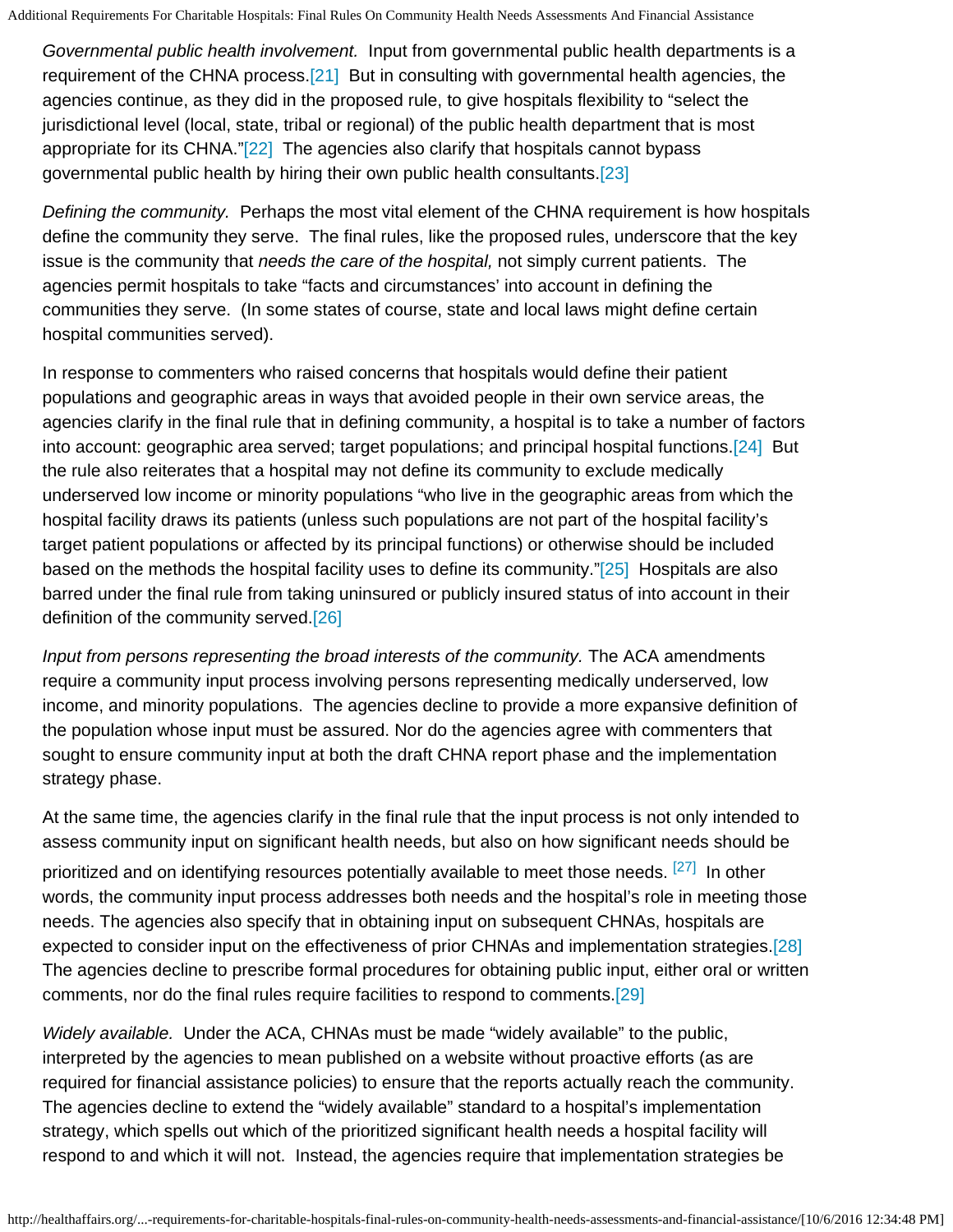attached to the Form 990. This means, as noted, that government hospitals not covered by the Form 990 reporting requirements do not have to make their implementation strategies accessible to the public unless required to do so under separate state or local law.

*Excise tax.* The agencies clarify that the excise tax tied to CHNA-related failures can be triggered not only by the complete failure on the part of a hospital to prepare a CHNA report and adopt an implementation strategy, but also by the facility's failure to comply with the individual elements of the CHNA process (i.e., input from public health experts, input from representatives of the community served, formal adoption of the report, or a CHNA that contains the requisite elements).[\[30\]](#page-11-23) At the same time the agencies reaffirm that correction and disclosure can cure a failure and that minor errors and omissions (as yet undefined) can be managed through an effective hospital compliance process.

<span id="page-6-0"></span>*Financial assistance policies.* The final rules make certain modifications to the proposed rules that, in the main, serve to strengthen the original proposals in key respects. The thrust of the final rule is to require charitable hospitals not only to have financial assistance policies but to take affirmative, repeated, and proactive steps to actually make their financial assistance available and accessible to the population in need, not only when care is rendered but prior to initiating any type of extraordinary collection process.

<span id="page-6-2"></span><span id="page-6-1"></span>*Scope of the policy.* The final rules clarify that a hospital's financial assistance policy applies not only to the hospital itself but to all emergency and medically necessary care furnished by "substantially related entities"[\[31\]](#page-11-24) (i.e., entities treated as a partnership for federal tax purposes, as well as disregarded entities owned by the hospital).<sup>[\[32\]](#page-11-25)</sup> Thus, where emergency care or other medically necessary care is furnished by health care personnel treated as part of the hospital itself, the financial assistance policy must extend to these personnel as well.

<span id="page-6-3"></span>In situations in which the care is furnished by an independent provider group not owned by the hospital (e.g., contracted emergency personnel employed by an organization considered separate for tax purposes), the financial assistance policy must specify this, as well as specifying which personnel are, in fact, covered by the hospital's policy.<sup>[33]</sup> The agencies also note that if a hospital "outsources" its emergency room operations to a third party and such care is not covered by its financial assistance policy, then for purposes of its 501(c)(3) status the hospital may not be considered to operate its emergency department as a community benefit under Revenue Ruling 89-545, since under such circumstances the emergency department serves a private rather than public interest[.\[34\]](#page-11-27) In other words, not extending financial assistance to emergency room personnel carries separate 501(c)(3) implications.

<span id="page-6-5"></span><span id="page-6-4"></span>*Services that are eligible for financial assistance.* The rule applies financial assistance to "all emergency and other medically necessary care".[\[35\]](#page-11-28) In the Preamble, the agencies note that hospitals may exempt from their policies certain services that are not considered either emergency or "medically necessary" care, thereby restricting their financial assistance policy only to certain types of care and services[.\[36\]](#page-12-0)

<span id="page-6-6"></span>In the Preamble, the agencies clarify that hospitals have discretion to define what constitutes medically necessary care for purposes of establishing their financial assistance policies. Specifically, the final rule states that for purposes of meeting the financial assistance obligation, "a hospital facility may but is not required to use a definition of medically necessary care applicable under the laws of the state in which it is licensed, including the Medicaid definition, a definition that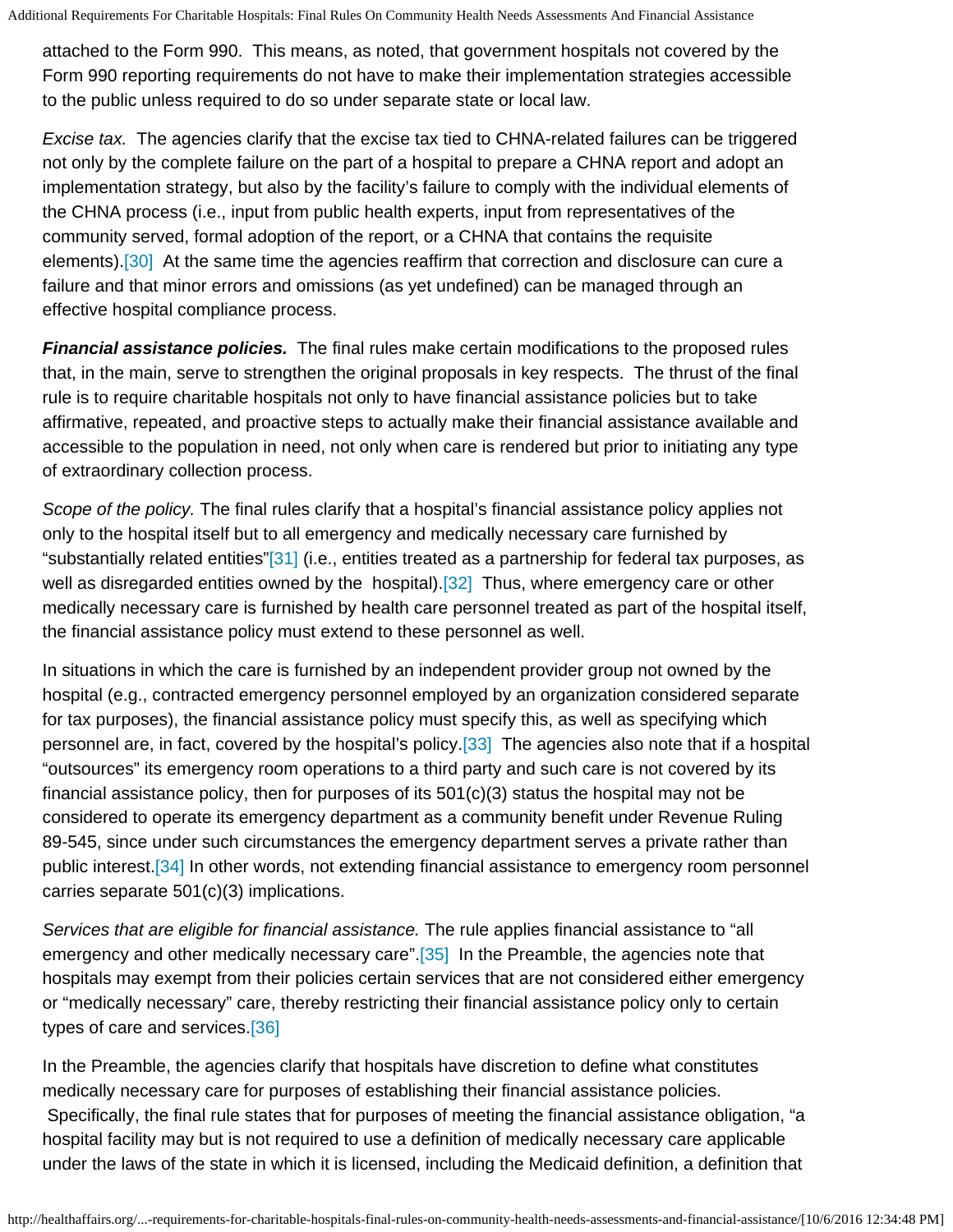<span id="page-7-0"></span>refers to the generally accepted standards of medicine in the community, or to an examining physician's determination.["\[37\]](#page-12-1) The power of hospitals to define what is medically necessary care for purposes of their financial assistance policy is important, not only because the scope of care covered by the policy equals the scope of financial assistance, but also because the ACA's limits on excessive charges and the obligation to charge no more than amounts generally billed to insured patients cover only the treatments and services included in the hospital's financial assistance policy[.\[38\]](#page-12-2) The agencies note that in reporting financial assistance as a community benefit, hospitals can include only care and services classified as covered under the policy.[\[39\]](#page-12-3)

<span id="page-7-2"></span><span id="page-7-1"></span>*Establishing and widely publicizing a financial assistance policy.* Hospital financial assistance policies are designed to ensure a thorough explanation of the availability of financial assistance, how to obtain it, and how the hospital will calculate what a patient actually will owe. The final rules are accompanied by illustrative applications to help guide the development of hospital policies.

Under the rule, a hospital's financial assistance policy must spell out its elements in detail, including the services for which free or discounted care may be available, the discounts used, the methods for applying, the methods for determining eligibility, and — in the case of hospitals that do not maintain separate billing and collections policies — the actions that may be taken in the event of nonpayment. The policy also must explain what information will be used to determine eligibility, which other sources of information a hospital may use in making a determination, and whether it will use prior assistance determinations to presumptively determine eligibility for financial assistance. [\[40\]](#page-12-4)

<span id="page-7-3"></span>In addition, the hospital's policy also must explain how the charge owed by the patient will be calculated in relation to the "amount generally billed" to insured patients. A plain language summary of the policy also must be furnished, and patients must have free and ready access to information and the application forms.

<span id="page-7-4"></span>The agencies clarify in the Preamble that hospitals can grant financial assistance even if applications are incomplete, and they can be flexible in how they allow patients to obtain information[.\[41\]](#page-12-5) Thus, hospitals have the flexibility under the final rule to determine the eligibility criteria and the types of information they will collect, and also to act to grant financial assistance even if less than all information is available.

Financial assistance policies must be "established" — that is, they must be adopted by authorized bodies (i.e., the board of trustees or an individual empowered to act on the board's behalf). In the event that the hospital maintains a separate billing and collections policy, both the financial assistance and billing and collections policies must be adopted before they will be considered to have been established.<sup>[\[42\]](#page-12-6)</sup> In the Preamble, the agencies make clear that adoption is not sufficient, however, and that the deeper issue is their consistent use in practice.

<span id="page-7-6"></span><span id="page-7-5"></span>Financial assistance policies must be "widely publicized." In other words, it is not enough to make the materials available on a website, as is the case with the CHNA report. Under the final rule, hospitals must essentially push their policies out — not only into their facilities but also into the communities they serve. The policy, the summary, and application forms must be available in public locations of the hospital (at a minimum the emergency room and the admissions area), and hospitals are expected to set "up conspicuous public displays."[\[43\]](#page-12-7) Hospitals must also "notify and inform members of the community" (i.e., not only people who are already patients of the hospital) about their financial assistance policy, so that people "who are likely to require" financial assistance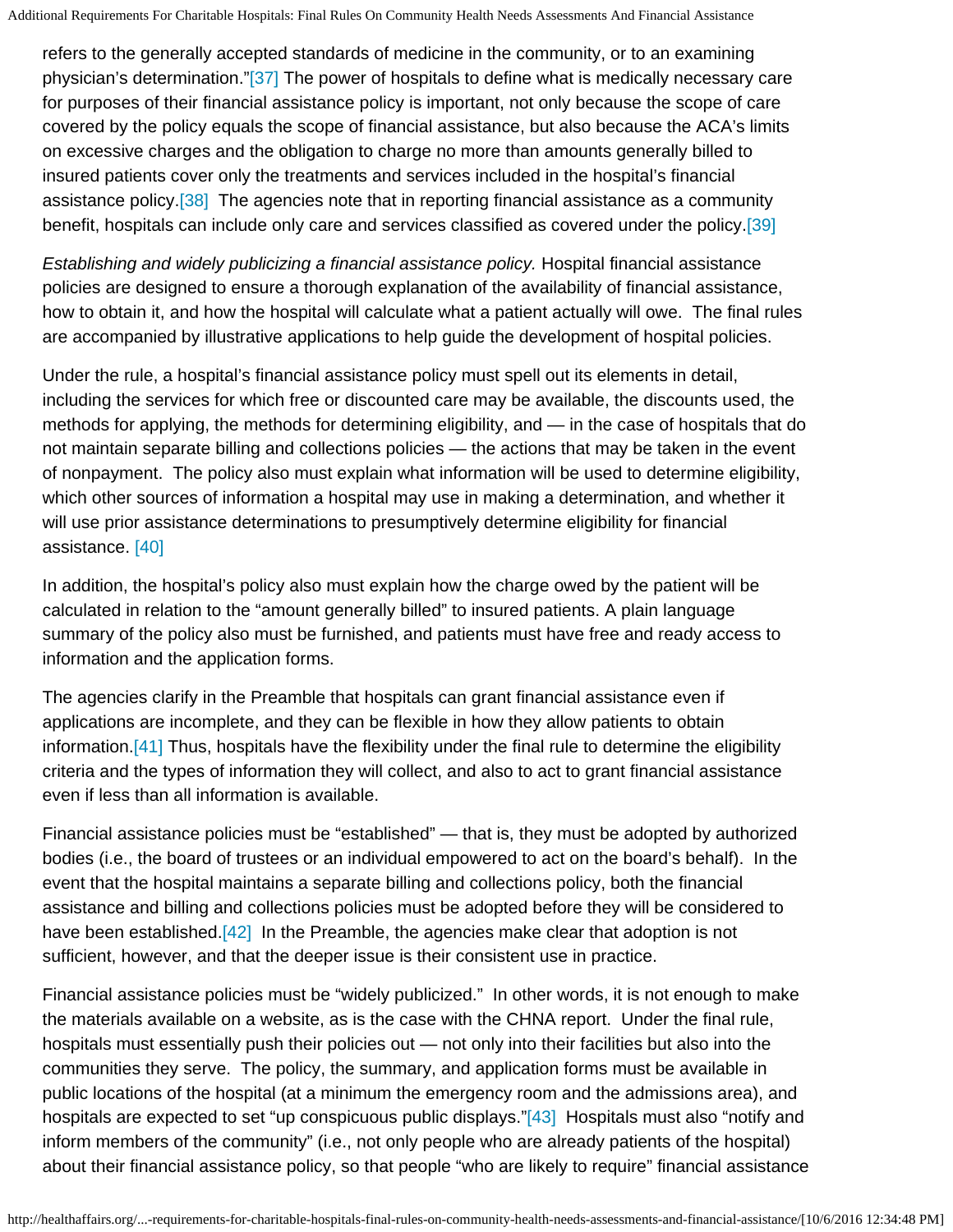<span id="page-8-0"></span>from the hospital are aware of its existence[.\[44\]](#page-12-8)

Under the final rules, translation is a key element of widely publicizing a financial assistance policy. The proposed regulations stipulated that documents must be translated into any language spoken by at least 10 percent of the members of the community served by the hospital. The final rules drop the translation threshold to the lesser of 1,000 individuals or 5 percent of the community, thereby conforming the translation obligation to that used by HHS in Title VI enforcement involving hospitals participating in federal health care programs. (The agencies note that hospitals should have no difficulty adjusting their financial assistance policies to the lower threshold, since virtually all hospitals participate in federal health care programs and thus are already subject to the lower standard).[\[45\]](#page-12-9) The final rules, however, do not require that hospitals make oral interpreters or bilingual staff available on request, as sought by commenters.[\[46\]](#page-12-10)

<span id="page-8-2"></span><span id="page-8-1"></span>*Emergency care policy.* In adopting an emergency care policy, the final rule provides that a hospital will not be considered to be in compliance with ACA requirements unless its policy "prohibits the hospital facility from engaging in actions that discourage individuals from seeking emergency medical care, such as by demanding that emergency department patients pay before receiving treatment for emergency medical conditions or by permitting debt collection activities that interfere" with the non-discriminatory provision of emergency care.<sup>[\[47\]](#page-12-11)</sup>

<span id="page-8-3"></span>*Limiting charges to the amount generally billed.* Charges for treatments and services covered by a hospital's financial assistance policy are subject to an "amount generally billed" standard. That is, in determining the amount that a patient can be charged once free and discounted care are taken into account, hospitals are limited to the amount that they generally charge insurers. In arriving at a final policy, the agencies have structured a process that allows hospitals to use either a retrospective ("look back") or prospective method for establishing the amount generally billed for each service[.\[48\]](#page-12-12)

<span id="page-8-4"></span>In addition, hospitals can use one of two means for calculating the amount charged a patient: either the amount that the hospital would be paid by the traditional Medicare fee-for-service program, or the amount it would be paid under a combination of Medicare and private insurance payments. Some commenters sought added flexibility, recommending that hospitals be able to base their charges on the best, or an average of the three best, negotiated commercial rates. The agencies rejected this recommendation, noting that such an approach would be inconsistent with the "amount generally billed" to insurers standard of the ACA itself.<sup>[\[49\]](#page-12-13)</sup> The agencies did, however, clarify that Medicaid could be the basis for calculating charges for services covered by a financial assistance policy.

<span id="page-8-5"></span>The agencies also clarified in the final rule how the method applies to insured patients, that is, to patients who are eligible for financial assistance even though they possess insurance. (Nothing in the financial assistance rule requires that hospitals extend their policies to patients who have insurance but who face high deductibles and cost-sharing). A number of commenters sought to narrow the rule's limitation on charges to completely uninsured patients while allowing higher charges in the case of those who are under-insured. Although the rule does not require hospitals to extend their financial assistance policies to patients with inadequate coverage, at the same time the agencies were clear that the law's provisions related to how financial assistance programs must operate are not limited to patients who are completely uninsured. At the same time, the agencies agreed that charges to insured patients can reflect the amount a patient would owe once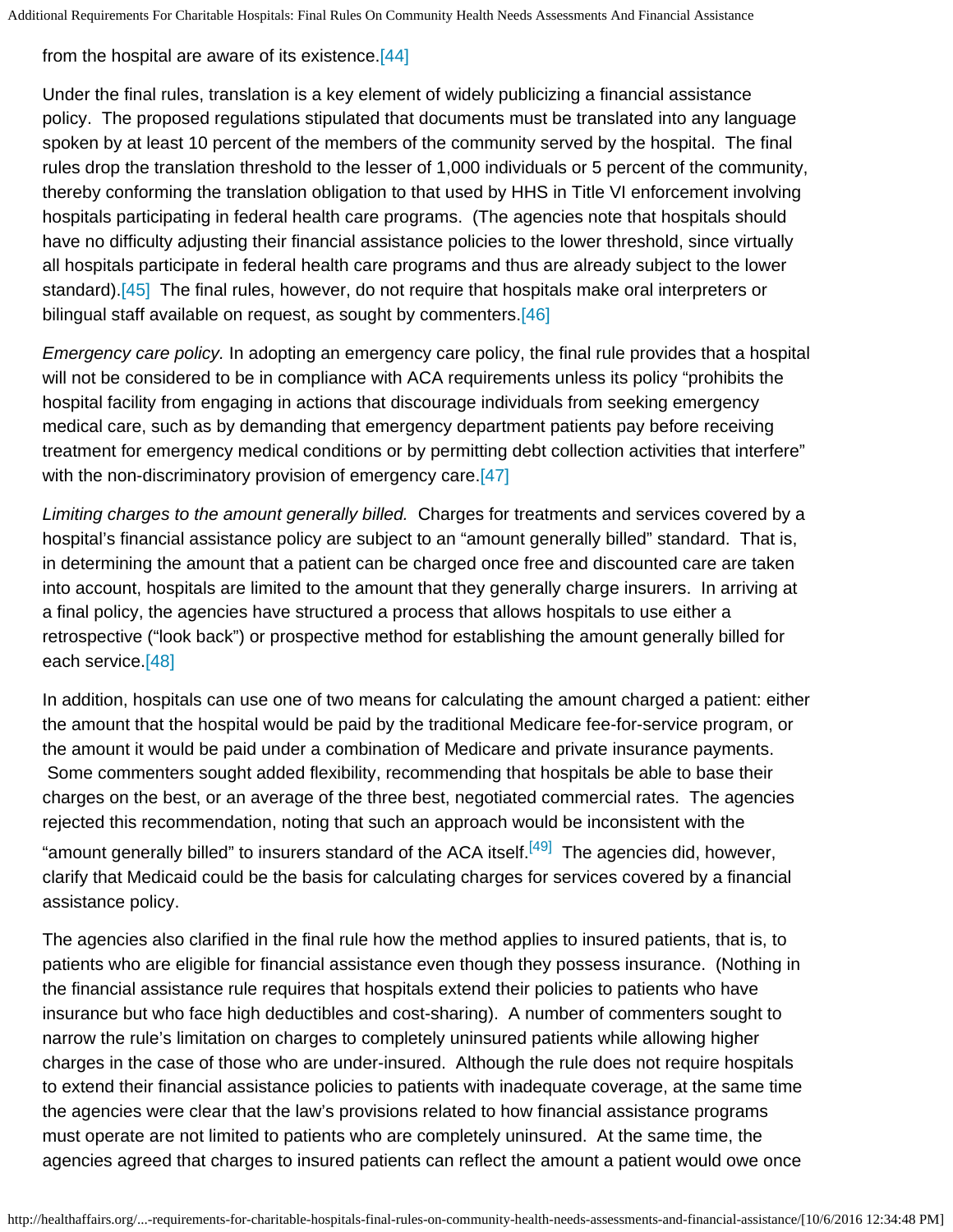the insurer pays and all other applicable discounts have been calculated into the bill. In other words, to the extent that the patient's insurance recognizes a higher charge, a hospital will not violate the excessive charge prohibition if the final amount owed by an insured patient exceeds what an uninsured patient would owe for the same services under the "amount generally billed" formula.[\[50\]](#page-12-14)

<span id="page-9-0"></span>The final rule also offers a safe harbor for certain charges even if the charges exceed the amount generally billed. This safe harbor applies if (i) the amount billed was not specified as a precondition of care; (ii) at the time of the charge, no financial assistance application had been made; and (iii) the hospital refunds the excess once a patient applies for financial assistance and eligibility is determined.[\[51\]](#page-12-15)

<span id="page-9-1"></span>*Billing and collection, extraordinary collection actions, and prior notice.* The ACA does not ban extraordinary collection actions, but the final rules condition their use on a process that entails a form of due process notice about what will happen if the patient continues not to seek financial assistance, as well as vigorous efforts by the hospital to determine eligibility for financial assistance prior to initiating an extraordinary action. This due process standard sets forth notice time frames that the hospital must follow prior to instituting extraordinary collection actions.

<span id="page-9-2"></span>The final rule defines the concept of an extraordinary collection action at length. Such actions include selling individual debt to a third party; reporting adverse information to a consumer credit bureau or reporting agency (the agencies rejected comments arguing that such credit reports should not be identified as an extraordinary collection practice);[\[52\]](#page-12-16) deferring or denying care until past bills are paid; or using the legal process to place a lien on property, foreclose on a home, garnish wages, attach personal property, commence a civil action, cause an individual to be arrested, or cause a writ of body attachment. (Exempt from the definition of extraordinary collection practices are liens that a hospital is entitled to assert against personal injury judgments and filing a claim in a bankruptcy proceeding. In addition, debt sales will not be considered extraordinary collection actions if the purchaser is limited in the interest it can charge and the debt is returnable once the hospital (or the purchaser) determines that the patient is eligible for financial assistance. [\[53\]\)](#page-12-17)

<span id="page-9-3"></span>The rule bars hospitals from engaging in extraordinary collection actions against individuals unless they make "reasonable efforts to determine" whether individuals are eligible for financial assistance. Under the rule, the concept of reasonable effort translates into the following steps that hospitals must take at least 30 days before initiating extraordinary actions to collect payment. First, the hospital must provide the individual with written notice of the specific action it intends to take in order to obtain payment, and its notice must state a deadline that is at least 30 days after the date that written notice is provided. Second, the notice must be accompanied by a plain language summary of the hospital's financial assistance policy. Finally, the hospital must also make a reasonable effort to orally notify the individual about the availability of financial assistance and how such assistance can be obtained.<sup>[54]</sup>

<span id="page-9-4"></span>In the case of patients with multiple episodes of care, a hospital may aggregate the episodes and notify the individual about its extraordinary collection actions in the aggregate. However, where hospitals aggregate notice, they may not institute an extraordinary collection action until at least 120 days after providing the first post-discharge billing statement[.\[55\]](#page-12-19)

<span id="page-9-5"></span>In cases in which the extraordinary collection practice involves deferring treatment because of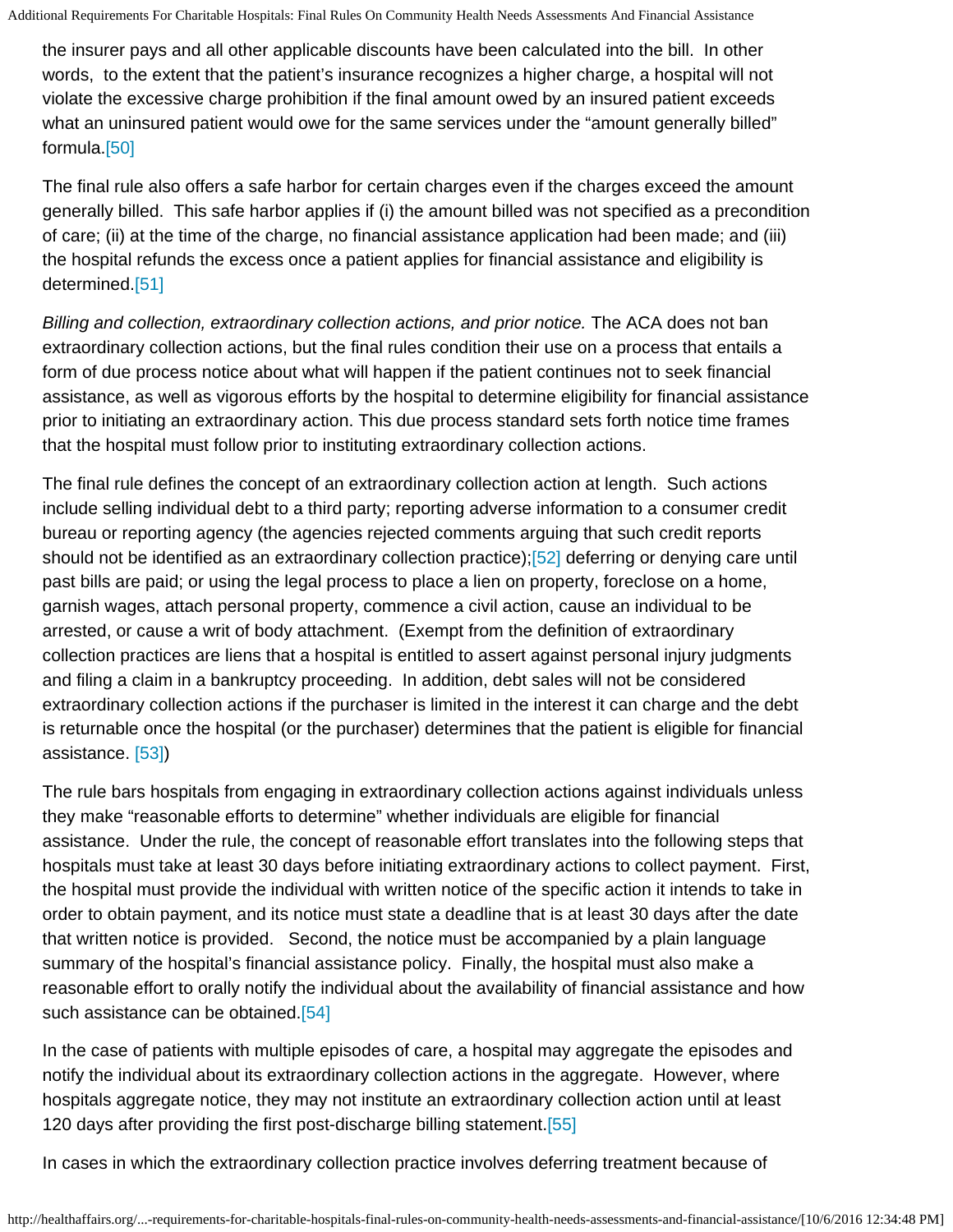nonpayment of prior bills, the final rule permits hospitals to use shorter notice periods prior to withholding care. But the rules also impose a special process that must be followed where the extraordinary action involves withholding care. In such cases, hospitals must provide individuals with a financial assistance application form along with a written notice indicating that financial assistance is available and stating a deadline for filing the application for previously provided care. The deadline must be at least 30 days from the date of written notice or 240 days after the date on which the first post-discharge bill for the previous care was provided. In other words, it is possible to threaten to withhold care using a shorter time frame, but such a threat must be accompanied by an actual application for assistance with prior bills, followed by a waiting period before the hospital actually can institute the step of withholding care. In this situation, applications also must be processed on an expedited basis.[\[56\]](#page-12-20)

<span id="page-10-6"></span>Under the rules, extraordinary collection actions must be suspended in the face of incomplete applications to give patients time to cure deficiencies or missing information. Similarly, extraordinary collection actions must be suspended once an application is completed and submitted, and the suspension must last for the duration of the time period needed to make the financial eligibility determination.

In developing the final rule, the agencies rejected the position of commenters who sought an exemption from the ban against extraordinary collection practices without reasonable efforts to determine eligibility for financial assistance in situations in which hospitals turn bills over to debt collection agencies. Not surprisingly, the agencies reasoned that were hospitals not held liable for the conduct of their collection agencies, the rule would be eviscerated.

## **Concluding Thoughts**

The final regulations implementing the ACA's charitable hospital amendments are far-reaching and extensive. At the same time, important unanswered questions remain with respect to both the health needs assessment process and financial assistance. How will hospitals define their communities going forward? Will the agencies' emphasis on health needs, rather than simply the need for health care serve, increase over time the amount of community benefit expenditure flowing to community health improvement activities? How will hospitals react to the latitude they have been given to define what constitutes emergency or medically necessary care for purposes of financial assistance?

Will definitions be broad in scope or will hospitals seek to narrow their financial assistance policies? How will hospitals treat under-insured patients going forward in relation to their financial assistance policies? Finally, will the use of extraordinary collection practices slow as the obligation to extend financial assistance prior to instituting such practices takes hold?

- <span id="page-10-2"></span><span id="page-10-1"></span><span id="page-10-0"></span>[\[1\]](#page-0-1) PPACA §9007 [\[2\]](#page-1-0) 79 Fed. Reg. 78956 [\[3\]](#page-2-0) Id. [\[4\]](#page-2-1) Id. [\[5\]](#page-3-0) Id.
- <span id="page-10-5"></span><span id="page-10-4"></span><span id="page-10-3"></span>[\[6\]](#page-3-1) 26 C.F.R. §1.501(r)-2(a)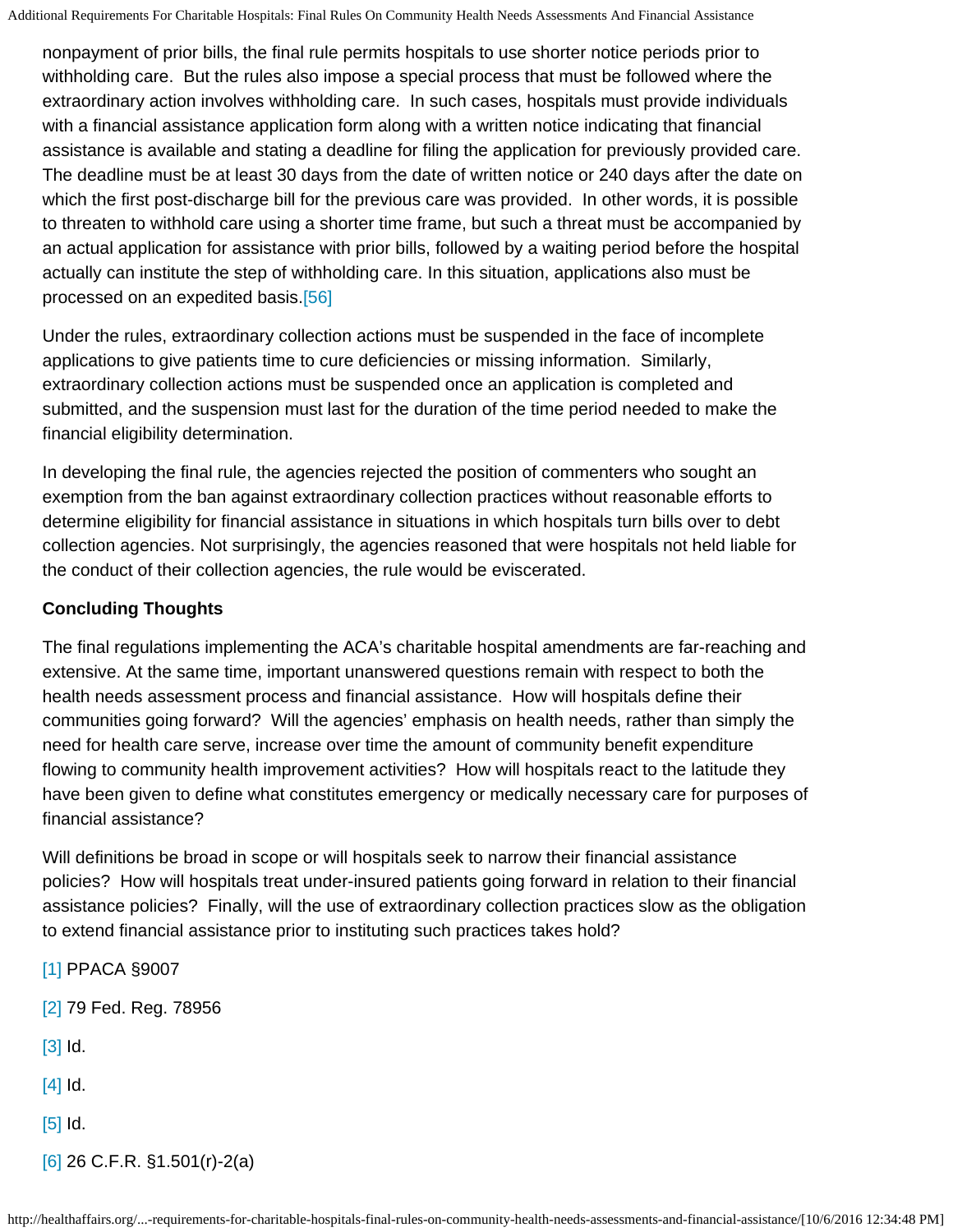- <span id="page-11-0"></span>[\[7\]](#page-3-2) 26 C.F.R. §501(r)-2(d)
- <span id="page-11-1"></span>[\[8\]](#page-3-3) 26 C.F.R. §1.501(r)-2(a)
- <span id="page-11-2"></span>[\[9\]](#page-3-4) 79 Fed. Reg. 78960
- <span id="page-11-3"></span>[\[10\]](#page-3-5) 26 C.F. R. §1.501(r)-2(b)
- <span id="page-11-4"></span>[\[11\]](#page-3-6) Id.
- <span id="page-11-5"></span>[\[12\]](#page-3-7) Id.
- <span id="page-11-6"></span>[\[13\]](#page-3-8) 26 C.F.R. §1.501(r)-2
- <span id="page-11-7"></span>[\[14\]](#page-4-0) 26 C.F.R. §1.501(r)-3(b)(4); 79 Fed. Reg. 78963
- <span id="page-11-8"></span>[\[15\]](#page-4-1) See 2014 Hospital Schedule H instructions,<http://www.irs.gov/pub/irs-pdf/i990sh.pdf>
- <span id="page-11-9"></span>[\[16\]](#page-4-2) 79 Fed. Reg. 78967
- <span id="page-11-10"></span>[\[17\]](#page-4-3) 26 C.F.R. §1.501(r)-3(c)
- <span id="page-11-11"></span>[\[18\]](#page-4-4) Id.
- <span id="page-11-12"></span>[\[19\]](#page-4-5) 79 Fed. Reg. 78967
- <span id="page-11-13"></span>[\[20\]](#page-4-6) 26 C.F.R. §1.501(r)-3(b)(6)
- <span id="page-11-14"></span>[\[21\]](#page-5-0) 26 C.F.R. §1.501(r)-3(b)(5)
- <span id="page-11-15"></span>[\[22\]](#page-5-1) 79 Fed. Reg. 78964
- <span id="page-11-16"></span>[\[23\]](#page-5-2) Id.
- <span id="page-11-17"></span>[\[24\]](#page-5-3) 26 C.F.R. §1.501(r)-3(b)(3)
- <span id="page-11-18"></span>[\[25\]](#page-5-4) Id.
- <span id="page-11-19"></span>[\[26\]](#page-5-5) Id.
- <span id="page-11-20"></span>[\[27\]](#page-5-6) 26 C.F.R. §1.501(r)-3(b)(5); 79 Fed. Reg. 78964
- <span id="page-11-21"></span>[\[28\]](#page-5-7) 79 Fed. Reg. 78965
- <span id="page-11-22"></span>[\[29\]](#page-5-8) 79 Fed. Reg. 78965
- <span id="page-11-23"></span>[\[30\]](#page-6-0) 79 Fed. Reg. 78995
- <span id="page-11-24"></span>[\[31\]](#page-6-1) 26 C.F.R. §1.501(r)-4(a)(2)
- <span id="page-11-25"></span>[\[32\]](#page-6-2) 26 C.F.R. §1.501(r)-1 (28)
- <span id="page-11-26"></span>[\[33\]](#page-6-3) 79 Fed. Reg. 78971
- <span id="page-11-27"></span>[\[34\]](#page-6-4) 79 Fed. Reg. 78972
- <span id="page-11-28"></span>[\[35\]](#page-6-5) 26 C.F.R. §1-501(r)-4(b)(1)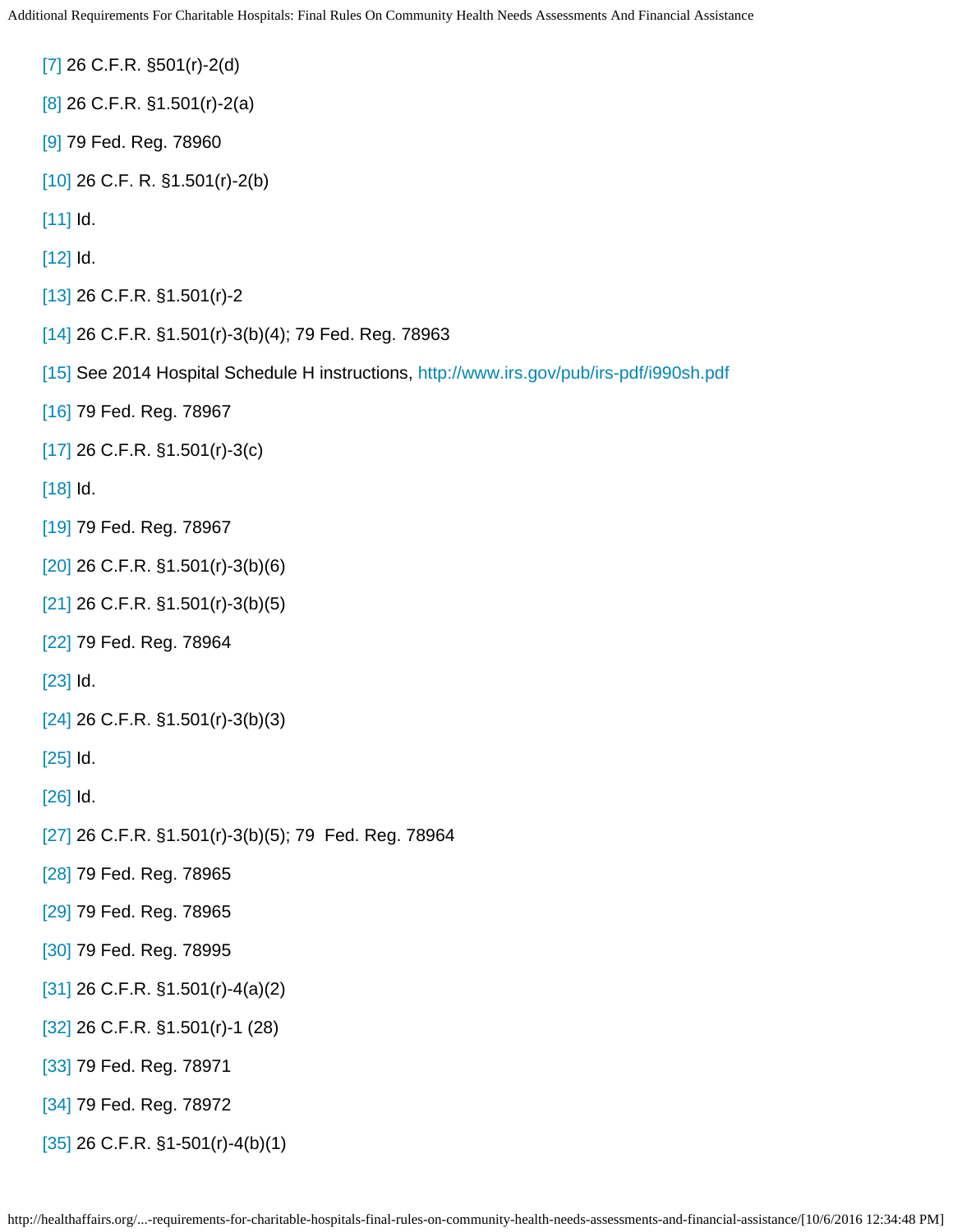<span id="page-12-10"></span><span id="page-12-9"></span><span id="page-12-8"></span><span id="page-12-7"></span><span id="page-12-6"></span><span id="page-12-5"></span><span id="page-12-4"></span><span id="page-12-3"></span><span id="page-12-2"></span><span id="page-12-1"></span><span id="page-12-0"></span>[\[36\]](#page-6-6) 79 Fed. Reg. 78972 [\[37\]](#page-7-0) 26 C.F.R. §1.503(r)-4(b)(8) [\[38\]](#page-7-1) 26 C.F.R. §1.503(r)-4(b)(1) and (2) [\[39\]](#page-7-2) Id. [\[40\]](#page-7-3) Id. [\[41\]](#page-7-4) 79 Fed. Reg. 78972-73 [\[42\]](#page-7-5) 79 Fed. Reg. 78973 [\[43\]](#page-7-6) 26 C.F.R. §1.501(r)-4(b)(5) [\[44\]](#page-8-0) 26 C.F.R. §1.501(r)-4(b)(5) [\[45\]](#page-8-1) 79 Fed. Reg. 78976-77 [\[46\]](#page-8-2) Id. [\[47\]](#page-8-3) 26 C.F.R. §1.501(r)-4(c) [\[48\]](#page-8-4) 26 C.F.R. §1.501(r)-5 (b) [\[49\]](#page-8-5) 79 Fed. Reg. 78979 [\[50\]](#page-9-0) 79 Fed. Reg. 78979 [\[51\]](#page-9-1) 26 C.F.R. §1.501(r)-5(d) [\[52\]](#page-9-2) 79 Fed. Reg. 78985 [\[53\]](#page-9-3) 26 C.F.R. §1.501(r)-6(b) [\[54\]](#page-9-4) 26 C.F.R. §1.501(r)-6(b)(4) [\[55\]](#page-9-5) Id. [\[56\]](#page-10-6) Id.

<span id="page-12-20"></span><span id="page-12-19"></span><span id="page-12-18"></span><span id="page-12-17"></span><span id="page-12-16"></span><span id="page-12-15"></span><span id="page-12-14"></span><span id="page-12-13"></span><span id="page-12-12"></span><span id="page-12-11"></span>TAGS: [CONSUmERS](http://healthaffairs.org/blog/tag/consumers/), [DISPARITIES](http://healthaffairs.org/blog/tag/disparities/), HEALTH [REFORm,](http://healthaffairs.org/blog/tag/health-reform/) [HOSPITALS](http://healthaffairs.org/blog/tag/hospitals/), NONmEDICAL [DETERmINANTS](http://healthaffairs.org/blog/tag/nonmedical-determinants/), [POLICY](http://healthaffairs.org/blog/tag/policy/), [PREvENTION,](http://healthaffairs.org/blog/tag/prevention/) [PUBLIC](http://healthaffairs.org/blog/tag/public-health/) [HEALTH](http://healthaffairs.org/blog/tag/public-health/)



### **COMMENTS**

4 Trackbacks for "Additional Requirements For Charitable Hospitals: Final Rules On Community Health Needs Assessments And Financial Assistance"

[Using Community Health Needs Assessments to Promote Health Equity - Harder+Company](http://harderco.com/news-insights/using-community-health-needs-assessments-promote-health-equity/)

June 2nd, 2016 at 11:33 am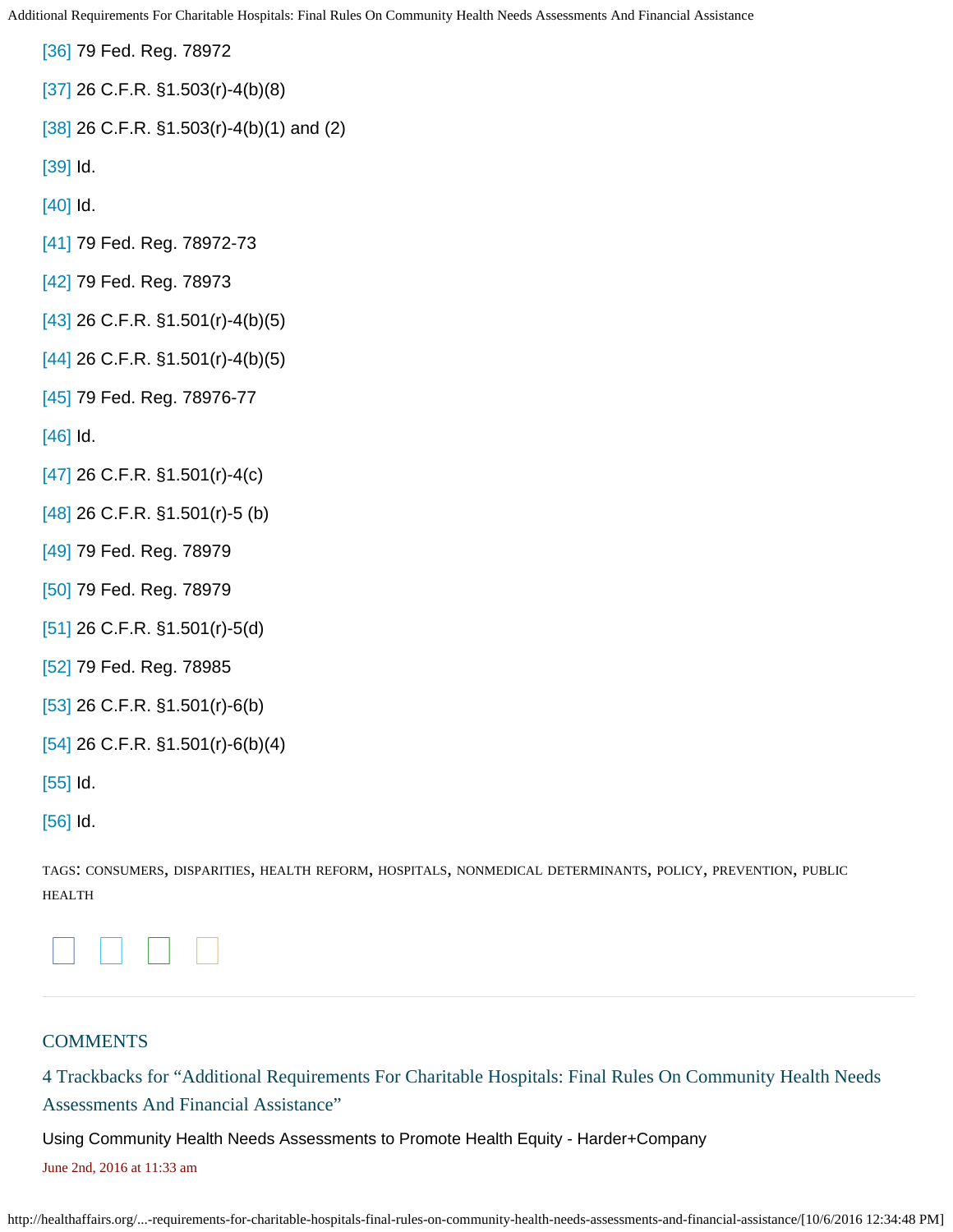[Expanding The Meaning Of Community Health Improvement Under Tax-Exempt Hospital Policy](http://healthaffairs.org/blog/2016/01/08/expanding-the-meaning-of-community-health-improvement-under-tax-exempt-hospital-policy/)

#### January 8th, 2016 at 12:18 pm

[Non Profit Hospital Profits Double–But There are Tools You Can Use | The O'Connor Report](http://oconnorreport.com/2015/06/non-profit-hospital-profits-double-but-there-are-tools-you-can-use/)

June 17th, 2015 at 10:59 pm

[Hospital Community Health Needs Assessment Fines and IRS Status; What One Hospital Did; and Hospital Quality](http://oconnorreport.com/2015/02/hospital-community-health-needs-assessment-fines-and-irs-status-what-one-hospital-did-and-hospital-quality-surveys/) [Surveys | The O'Connor Report](http://oconnorreport.com/2015/02/hospital-community-health-needs-assessment-fines-and-irs-status-what-one-hospital-did-and-hospital-quality-surveys/)

February 13th, 2015 at 3:34 pm

2 Responses to "Additional Requirements For Charitable Hospitals: Final Rules On Community Health Needs Assessments And Financial Assistance"

## **Jean Buchannan** says:

I do love the way you have presented this particular challenge and it really does supply us a lot of fodder for thought. Nonetheless, coming from just what I have observed, I simply wish when other commentary stack on that folks stay on point and don't embark upon a tirade regarding some other news of the day. Anyway, thank you for this fantastic point and even though I can not necessarily go [Read More](#page-0-0) 

March 21st, 2016 at 9:04 am

## $Mary$ dale DeBor says:

Thank you Professor Rosenbaum for this excellent summary of the IRS Final Rule applicable to Charitable Hospitals and in particular the emphasis on the important new language in the community health needs assessment provisions: Health–not just health care—needs. As one of the many individuals and organizations that submitted comments on this very point, I look forward to the next [Read More](#page-0-0)

January 27th, 2015 at 12:32 pm

## LEAVE A RE

l

l

 Comment moderation is in use. Please do not submit your comment twice -- it will appear shortly.  $\overline{a}$ 

Name (required)

E-mail (will not be published) (required)

**Website**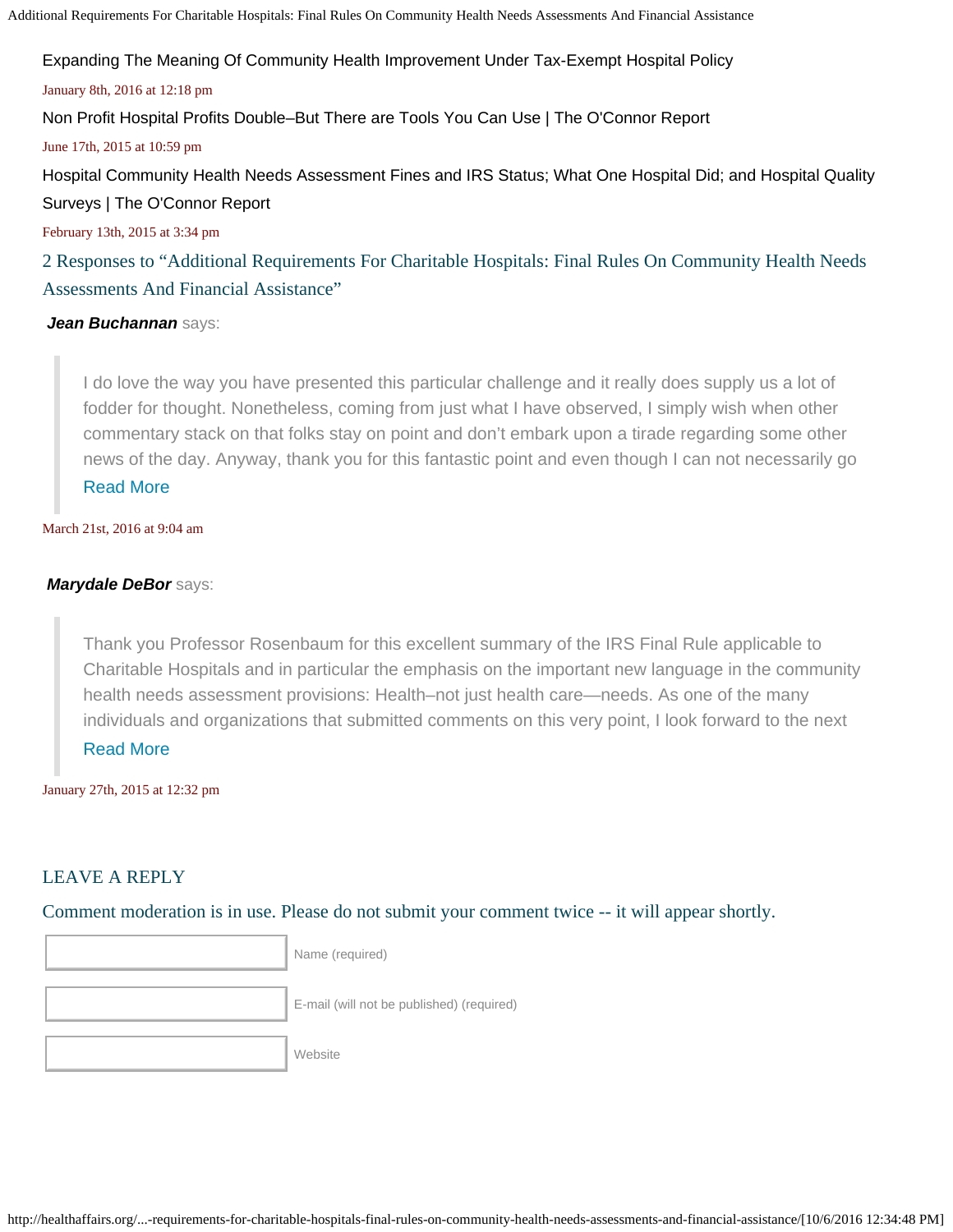| Submit Comment |  |  |
|----------------|--|--|

Receive an email if someone else comments on this post?  $\square$ 

| <b>MOST RECENT</b> |
|--------------------|
|--------------------|

[Improving Outcomes for Justice-Involved Individuals With Lessons From Veterans Programs](http://healthaffairs.org/blog/2016/10/06/improving-outcomes-for-justice-involved-individuals-with-lessons-from-veterans-programs/) [Tyler N.A. Winkelman](http://healthaffairs.org/blog/author/winkelman/) and [Matthew M. Davis](http://healthaffairs.org/blog/author/mmdavis/)

[Many Eligible For Premium Tax Credits Not Receiving Them; A 2017 Open Enrollment Calendar](http://healthaffairs.org/blog/2016/10/05/many-eligible-for-premium-tax-credits-not-receiving-them-a-2017-open-enrollment-calendar/) [Timothy Jost](http://healthaffairs.org/blog/author/jost/) **Submit Comment**<br>
eceive an email if someon<br>
MOST RECENT<br>
Improving Outcomes f<br>
Tyler N.A. Winkelman and Ma<br>
Many Eligible For Pre<br>
Timothy Jost<br>
The Uninsured Drop S<br>
Laura Skopec, Genevieve Ken<br>
In Medicaid Expansion<br>
Th

#### [The Uninsured Drop Slowed But Continued Between 2014 and 2015](http://healthaffairs.org/blog/2016/10/05/the-uninsured-drop-slowed-but-continued-between-2014-and-2015/)

[Laura Skopec](http://healthaffairs.org/blog/author/skopec/), [Genevieve Kenney](http://healthaffairs.org/blog/author/kenney/), and [Stephen Zuckerman](http://healthaffairs.org/blog/author/szuckerman/)

#### [In Medicaid Expansion States, Uninsured Adults' Share of Physician and ED Visits Has Declined](http://healthaffairs.org/blog/2016/10/05/in-medicaid-expansion-states-uninsured-adults-share-of-physician-and-ed-visits-has-declined/)

[Thomas Selden,](http://healthaffairs.org/blog/author/selden/) [Salam Abdus](http://healthaffairs.org/blog/author/abdus/), and [Patricia Keenan](http://healthaffairs.org/blog/author/keenan/)

#### *[Health Affairs'](http://healthaffairs.org/blog/2016/10/04/health-affairs-october-issue-insurance-the-aca-care-in-india-more/)* [October Issue: Insurance, The ACA, Care In India & More](http://healthaffairs.org/blog/2016/10/04/health-affairs-october-issue-insurance-the-aca-care-in-india-more/)

[Lucy Larner](http://healthaffairs.org/blog/author/larner/)

#### **TOPICS**



#### HEALTH AFFAIRS NEWSLETTER

Click [here](http://www.healthaffairs.org/1260_opt_in.php) to sign up for our *Health Affairs* Today and *Health Affairs* Sunday Update newsletters.

*Health Affairs* Today leads you to *Health Affairs* Blog posts published that day as well as recent journal articles, Health Policy Briefs, and other new content and upcoming events.

#### TWITTER UPDATES